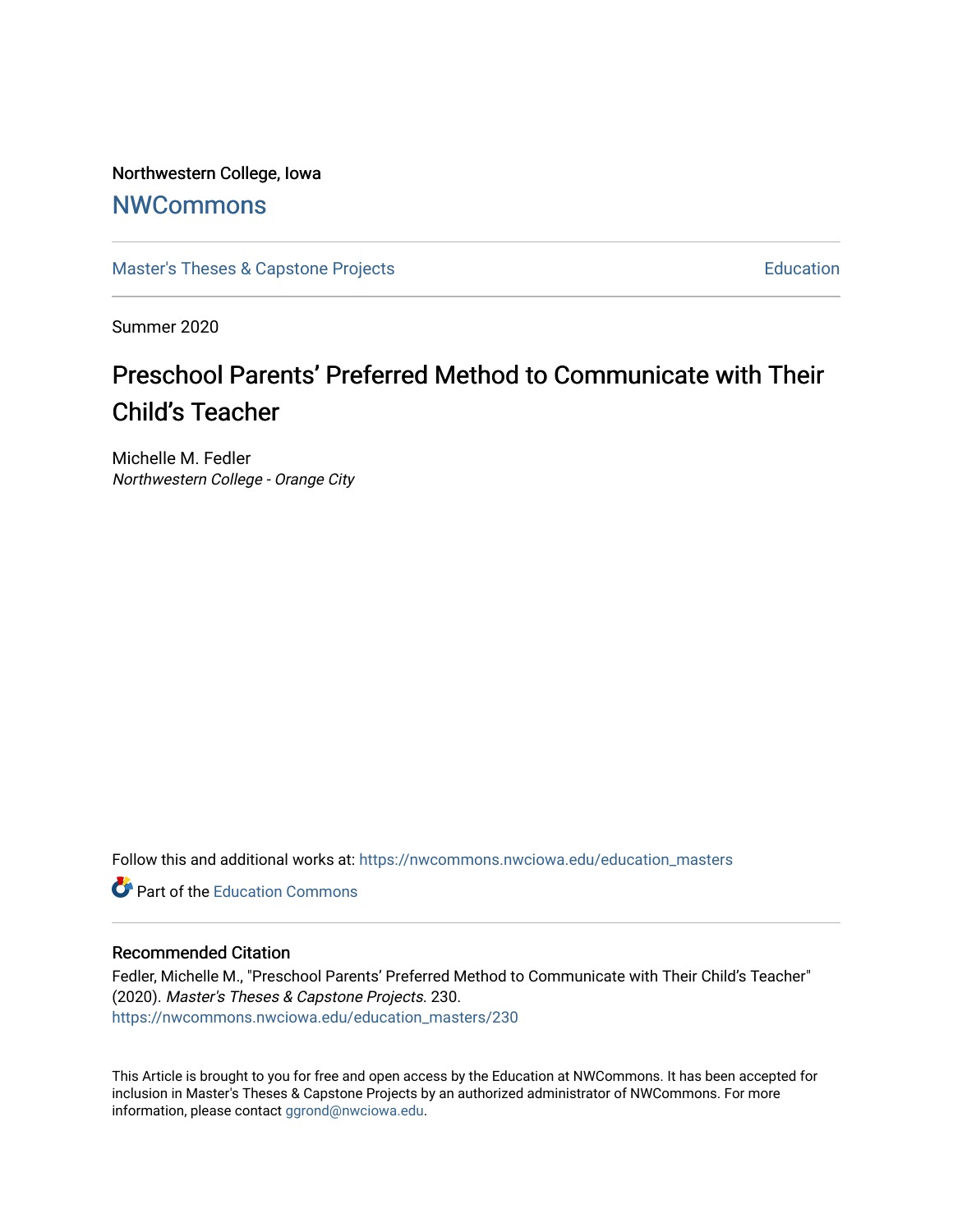Preschool Parents' Preferred Method to Communicate with Their Child's Teacher

Michelle Fedler

Northwestern College

An Action Research Project Presented in Partial Fulfillment of the Requirements For the Degree of Master of Education August 2020 Rebecca Hoey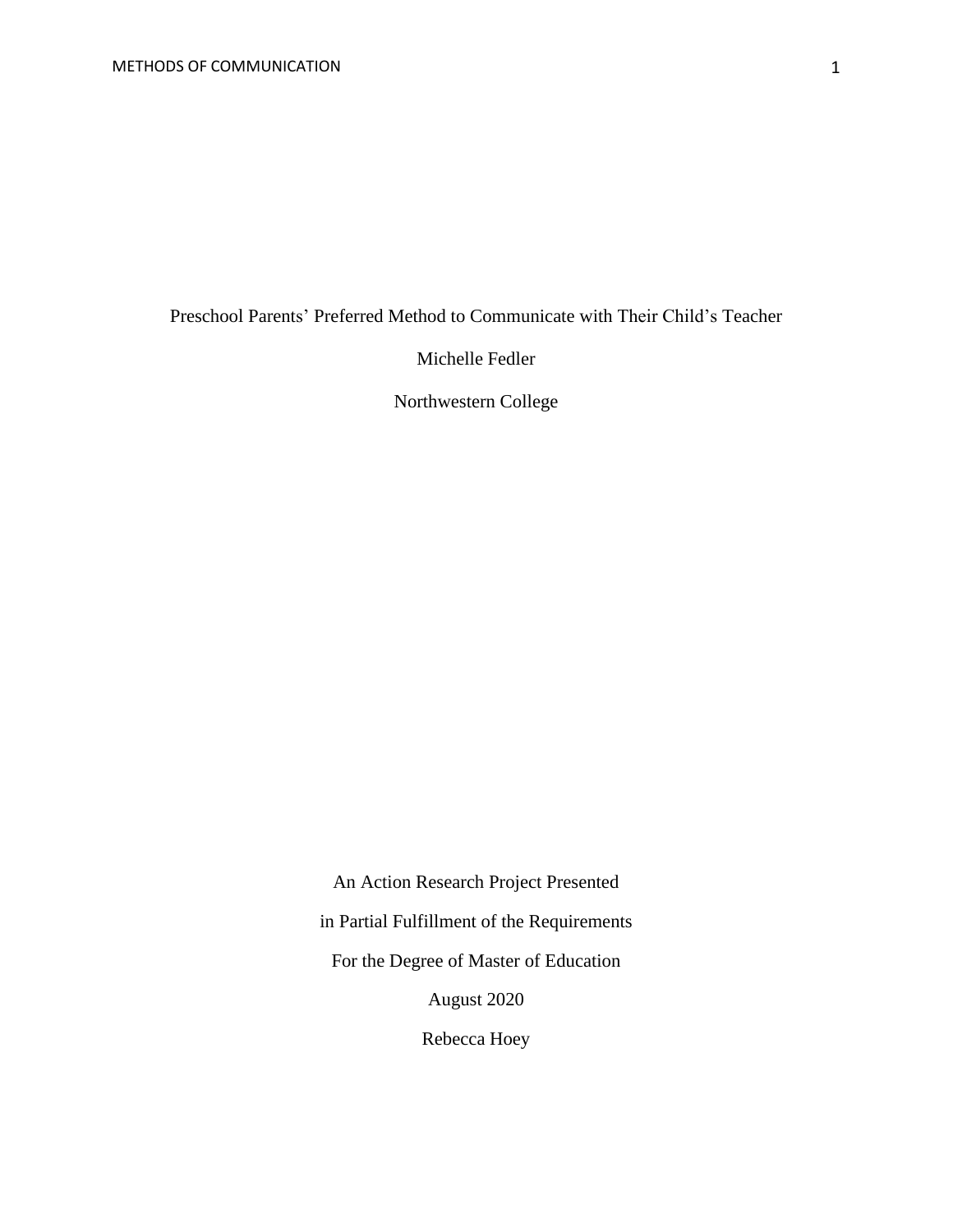# **Table of Contents**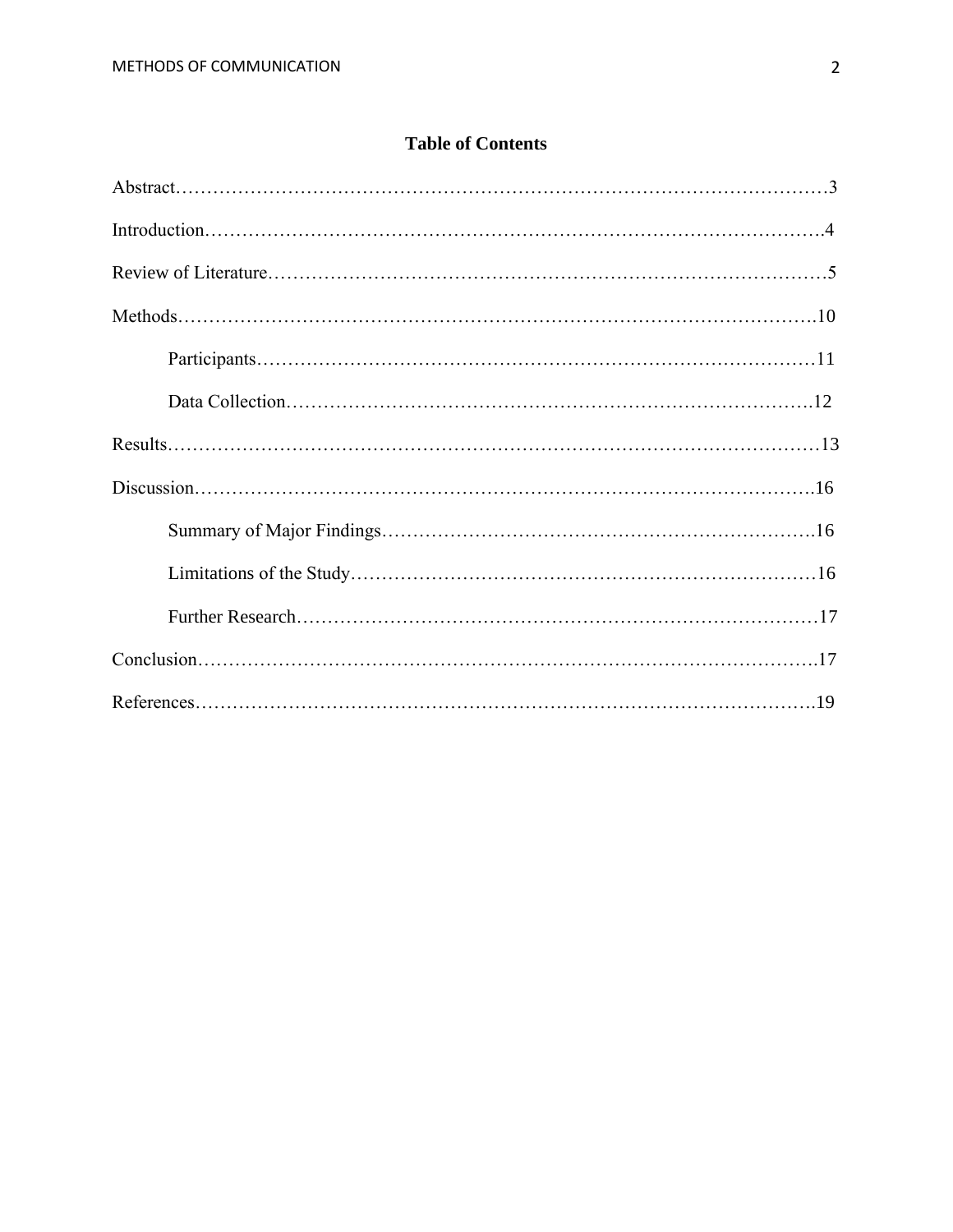#### **Abstract**

This ex-post facto research was conducted to identify preschool parents' preferred method to utilize when communicating with their child's teacher. It also was conducted to determine if the preferred method differed based on socioeconomic status. The researcher tracked the primary ways families chose to communicate most frequently by recording how many times emails, phone calls, handwritten notes, and texting through applications such as Remind, ClassDojo, and Facebook Messenger were sent by parents. Data analyzed through a Friedman Test, a Wilcoxon Signed-Rank Test, and a Mann-Whitney *U* Test revealed parents significantly communicated more through texting applications. The findings did not differ based on socioeconomic status of the families.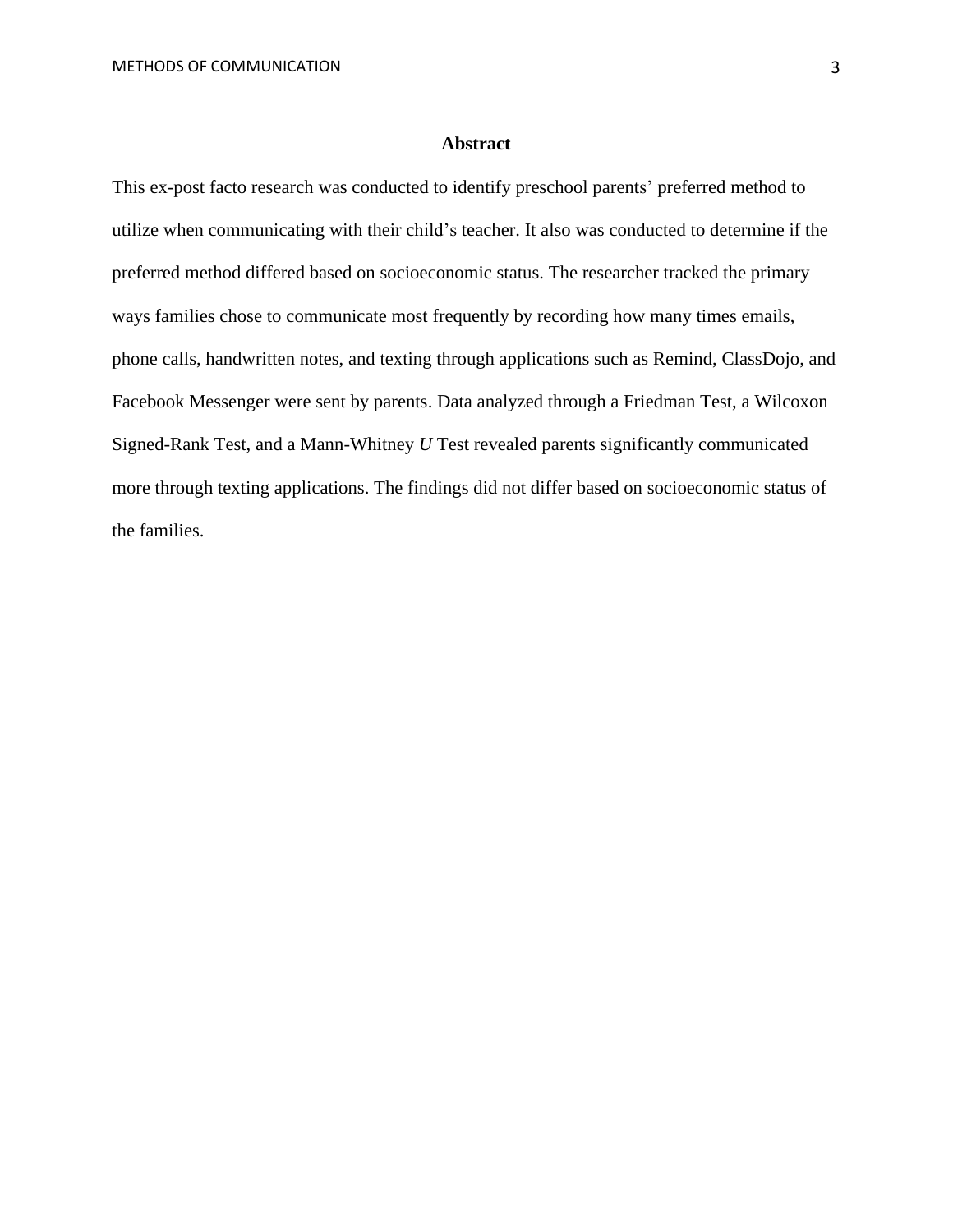#### **Preschool Parents' Preferred Method to Communicate with Their Child's Teacher**

The most significant factor in a child's school success is their parent's engagement in their learning (Gross, Bettencourt, Taylor, Lucine, & Bower, 2019; Powell, Son, File, & San Juan, 2010; Santiago, Garbacz, Beattie, & Moore, 2016; Wilder, 2014). It is important for parents or caregivers to encourage learning at home and involve themselves in their children's education. Successful parental engagement can boost students' reading skills, test scores, and improve school attendance (Santiago et al., 2016).

Parental engagement happens when teachers involve parents in school meetings or events, and parents volunteer their support at home and at school. When parents and teachers work together to support and improve student learning and development, it can promote lifelong learning in students (Baker, Wise, Kelly, & Skiba, 2016; Lawson & Alameda-Lawson, 2012). Parental engagement in schools is a collaborative process between teachers and parents. For collaboration to work, teachers must commit to reaching out to engage parents in meaningful ways, and parents must commit to actively supporting their children's learning and development (Baker et al., 2016).

A number of meta-analyses have documented that children whose families are more involved in school display higher levels of achievement than those of families of children who are less involved (Baker et al., 2016; Dearing, Kreider, Simkins, & Weiss, 2006; Jeynes, 2011; Wilder 2014). The types of engagement that led to better outcomes included attending parent– teacher conferences and parent meetings, visiting and volunteering in the classroom, and participating in social events in the school.

The awareness that parental engagement has a positive effect on students' academic achievement and success is so compelling that the Iowa Department of Education has made it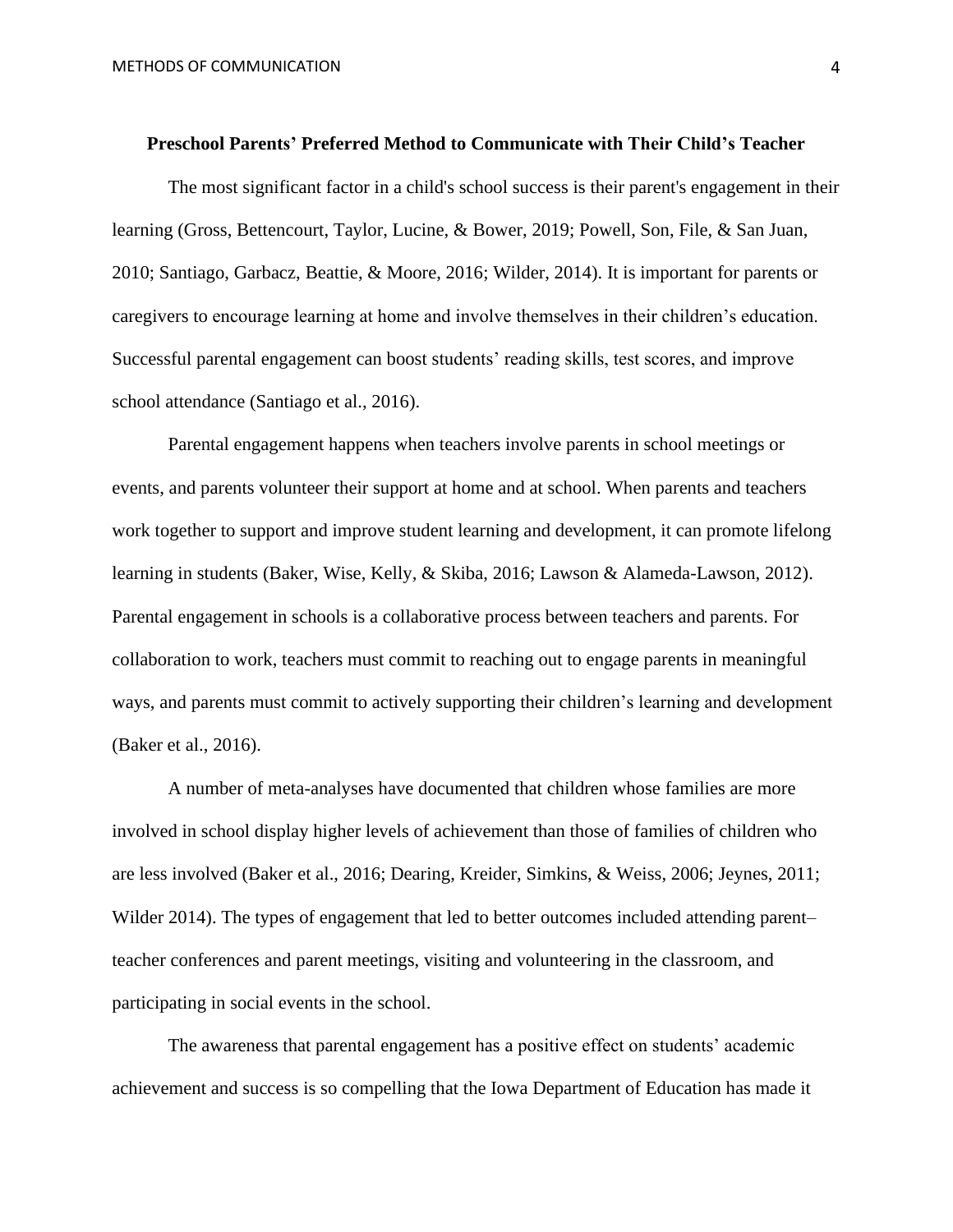one of its main components for qualification to obtain support from the Statewide Voluntary Preschool Program for Four-Year-Old Children. Program Standard 7 states, "the program establishes and maintains collaborative relationships with each child's family to foster children's development in all settings. These relationships are sensitive to family composition, language, and culture" (Iowa Department of Education, 2017, p. 19).

This ex-post facto research will focus on parental engagement in the form of parentteacher communication. It will uncover which parental communication strategy parents preferred to utilize with their child's teacher when their child attended a 4-year old preschool classroom at a research site in Iowa. It will also investigate if engagement with different communication strategies differed based on the family's socioeconomic status (SES). By better understanding how parents prefer to communicate, the program will be better prepared to use the types of communication that increase communication from parents.

# **Review of the Literature**

The importance of parental engagement in children's learning has been well documented (Baker et al., 2016; Dearing et al., 2006; Gross et al., 2019; Powell et al., 2010; Wilder, 2014). Numerous studies have shown that parental engagement, beginning as early as the preschool years, has a positive effect on children's academic achievement, emotional development, and behavior (Baker et al., 2016; Fantuzzo, McWayne, & Perry, 2004; Lawson et al., 2012; Wilder, 2014). Families may be involved in their children's education in a variety of ways including involvement in the home through reading to their child and helping with homework (Fantuzzo et al., 2004). They can be involved in the school through volunteering in the classroom as well as through parent-teacher communication. These forms of parental engagement help students succeed in education (Gross et al. 2019; Powell et al., 2010; Wilder, 2014).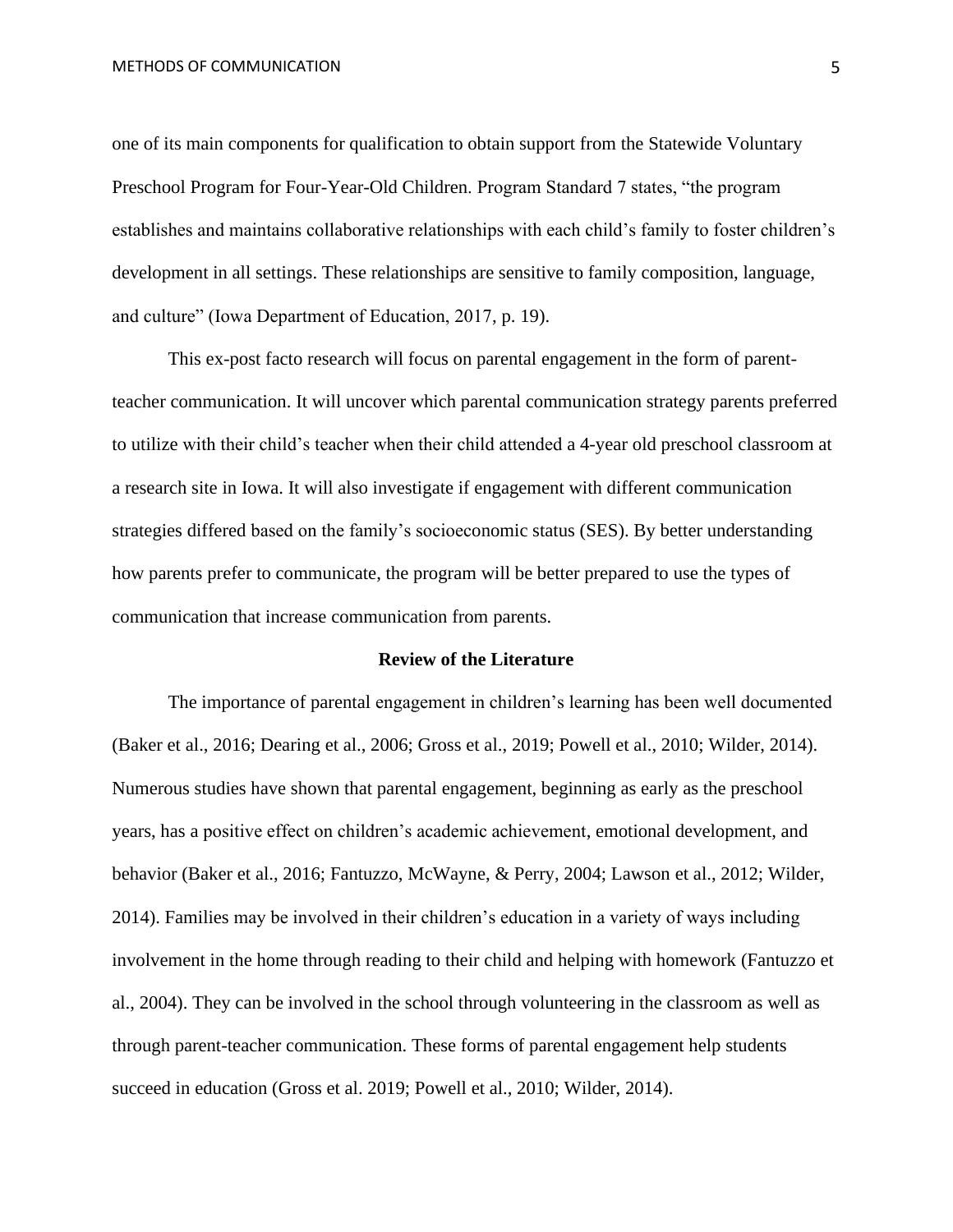# **Improved Outcomes**

Parental engagement in education has been identified as a beneficial factor in young children's learning (U. S. Department of Education, 2020). A study of Head Start students analyzed the relationships between parental engagement and student outcomes. The participants of this study included 144 children that ranged in age from 46 to 68 months. The participants were enrolled in central city Head Start centers in a large urban setting in the Northeast. The tool used to collect data was the Family Involvement Questionnaire. Once completed by the child's primary care provider, it was then assessed using the standardized Preschool Learning Behavior Scale. According to Fantuzzo et al., (2004) the assessment revealed that parental engagement was associated with lower conduct problem from their students.

A study drawn from the National Institute of Child Health and Human Development Study of Early Child Care and Youth Department analyzed the relationships between parental engagement and student outcomes. The participants of the longitudinal, multi-method study included 1364 children and their primary caregivers from 10 United States research sites. Data from a Parent-Teacher Involvement Questionnaire was collected. Scores were recorded from three standardized assessment tools: a parent-completed Child Behavior Checklist, a teachercompleted Teacher Report Form, and a parent-and-teacher-completed Social Skill Rating System. The scores from all three of these subscales were summed to create a total SQL Server Reporting Services for each child. Analysis revealed a significant relationship between parental engagement, social skills, and behavioral problems. In fact, increases in parental engagement over time were related to concomitant increases in children's social skills and declines in problem behaviors (Nokali, Bachman, & Votruba-Drzal, 2010).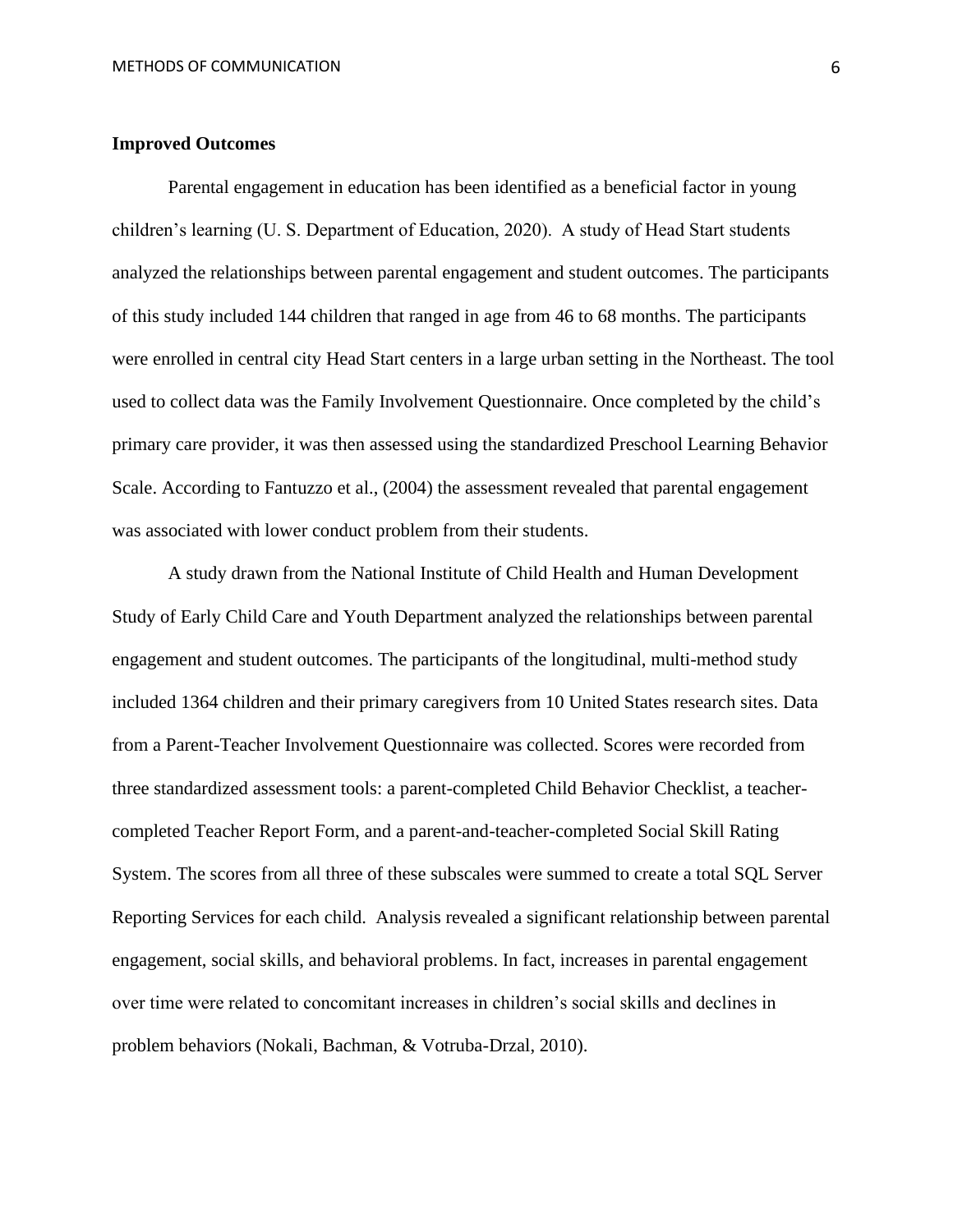Wilder (2014) conducted a study to synthesize the results of different meta-analyses that examined the impact of parental involvement on student academic achievement. In this study Wilder conducted qualitative research on nine selected meta-analyses that spanned over a decade. Wilder's (2014) meta-synthesis confirmed the significant role parental engagement plays in children's academic achievement. The findings also revealed that parental engagement in the form of parental expectations for academic achievement played a higher role in academic achievement.

William Jeynes conducted three major meta-analyses in the 2000s. Each confirmed the significant role parental engagement plays in children's academic achievement. Jeynes (2003) analyzed 21 different studies in a meta-analysis to determine the positive impacts of parental engagement. The findings revealed that all measured components of parental involvement had a significant positive impact on academic achievement, regardless of the ethnicity of students and type of academic achievement measures. Two years later, Jeynes (2005) analyzed 41 different studies in a meta-analysis to determine the impacts of parental engagement. Findings revealed there was a strong relationship between parental involvement and academic achievement among urban students regardless of their gender or ethnicity. The findings of Jeynes' (2007) metaanalysis indicated that parental involvement positively impacted academic achievement regardless of ethnicity of children.

Parental engagement is not just helping with homework, attending parent teacher conferences, and collaborating with teachers through email. It also pertains to parents' values and attitudes regarding education and the aspirations they hold for their children. "Although values and attitudes may not directly influence academic outcomes, they may enhance academic achievement indirectly by promoting children's motivation and persistence in challenging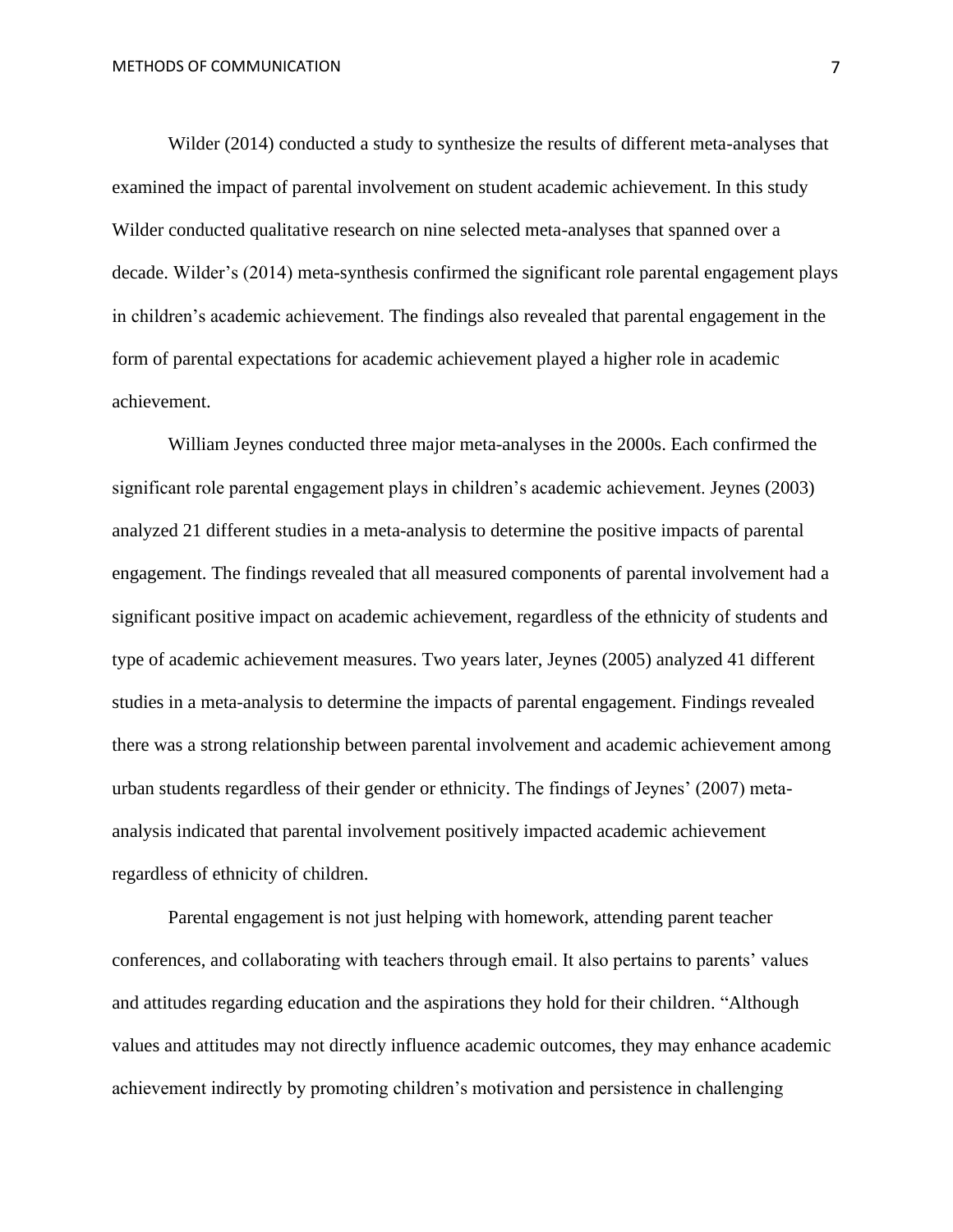educational tasks" (Nokali et al. 2010, para. 3). Fan and Chen's (2001) meta-analysis found that parental aspiration and expectation for educational achievement had vast correlation with their children's academic achievement. It is the home environment where the child learns the skills, attitudes and behavior which could mold them into a productive and successful student (Ankrum, 2016).

# **Benefits of Parent-Teacher Communication**

Parent engagement also includes intentional efforts made by the teacher to communicate with parents in strategies to improve academic success (Baker et al., 2016). Parent-teacher communication does not always come easy. Studies conducted by Ankrum (2016) and Machen, Wilson, & Notar (2005) involving low socioeconomic mothers, revealed mothers want to be involved in their child's education, but they are less comfortable and trusting around teachers, so they are less inclined to become involved.

A study involving parents and staff of six schools in the Midwest exposed the critical need for good communication. Six family and staff focus groups were from 50 parents and 76 staff members. The focused groups were presented with 12 questions divided into 5 areas. An applied thematic analysis was used as an outline to identify themes, organize codes, and structure a team approach to focus group data analysis (Baker et al., 2016). Data showed that parents and staff believed good communication between home and school provides information and assists in the ability of both parents and staff to help the child (Baker et al., 2016).

According to Hoover-Dempsey (2010), parent expectations and parent-school communication are both key involvement forms of parental engagement. A family-school partnership promotes children's learning and positive behaviors, and the relationship between parents and teachers is a key aspect of the mesosystem between home and school (Froiland &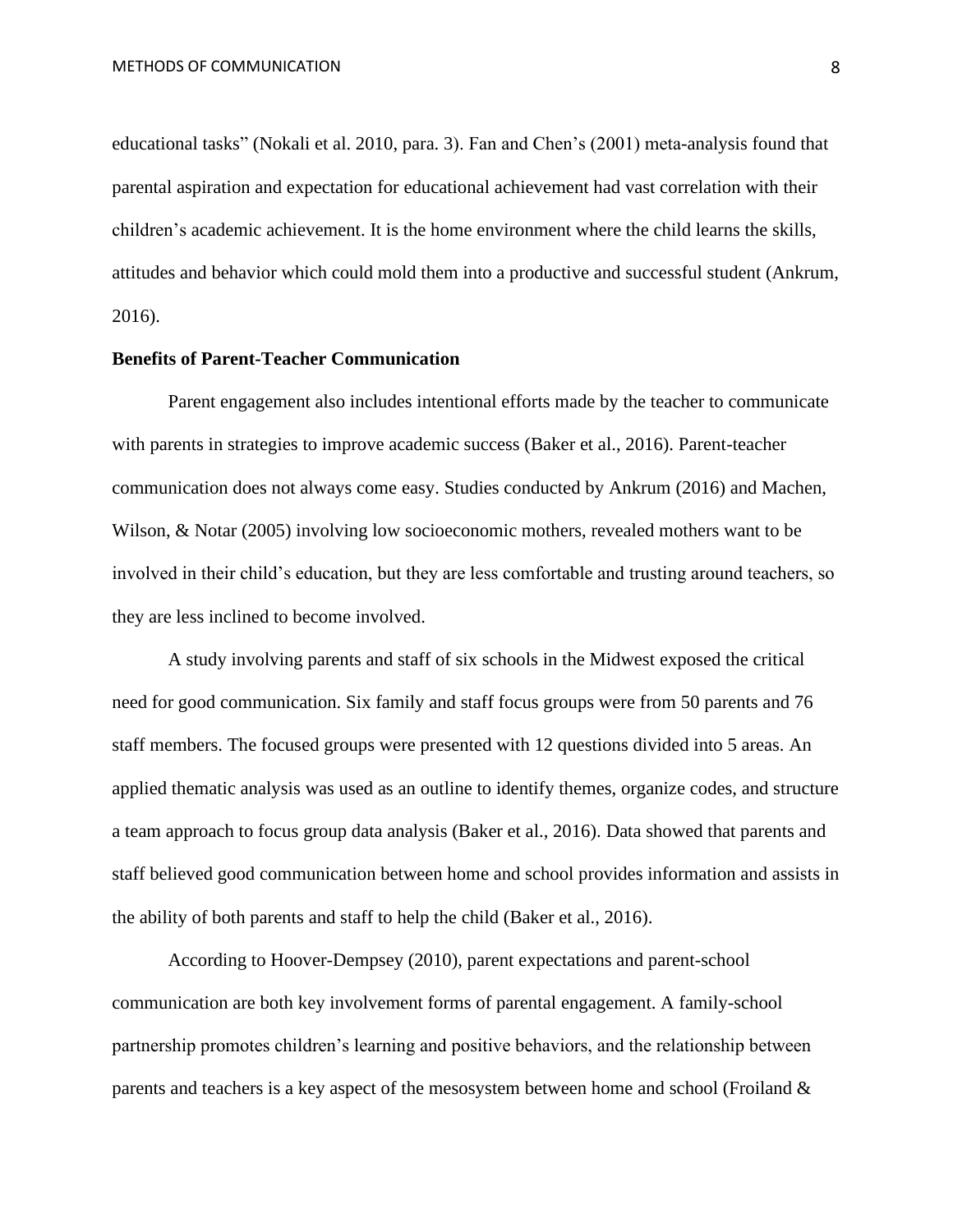Davison, 2013). Trust is an important dimension of parent educational engagement and parentteacher communication (Santiago et al., 2016).

Schools are becoming more aware of the benefits to the quality of school life when schools and families form collaborative relationships (Baker et al., 2016; Smith, Wohlstetter, Kuzin, & De Pedro, 2011). Therefore, schools and the United States government are taking on parental engagement as a serious part of the school's organization through the Family Engagement in Education Act of 2015 to ensure that all parents have opportunities, feel comfortable, and can be involved (Congress.gov, 2015). The United States government has made multiple efforts to push for more parental engagement in the school systems (Abdul-Adil & Farmer, 2006; Ankrum, 2016). The efforts of the acts can be found in many school improvement plans. The Iowa Department of Education has also made collaborative school-family partnerships one of its main criteria for qualification to obtain support from the Statewide Voluntary Preschool Program for Four-Year-Old Children (Iowa Department of Education, 2017).

# **Communication and Technology**

The way communication is occurring between parents and teachers is rapidly changing. There are many different tools for communication readily available. Parents and teachers are not limited to handwritten notes, newsletters, phone calls, and face to face conferences. The rise of mobile technologies presents new opportunities for using technology to support parental engagement and successful child development (Hall & Bierman, 2015; Snell, Hindman, & Wasik, 2020). These new technologies can include email, web-based programming, mobile applications, and texting.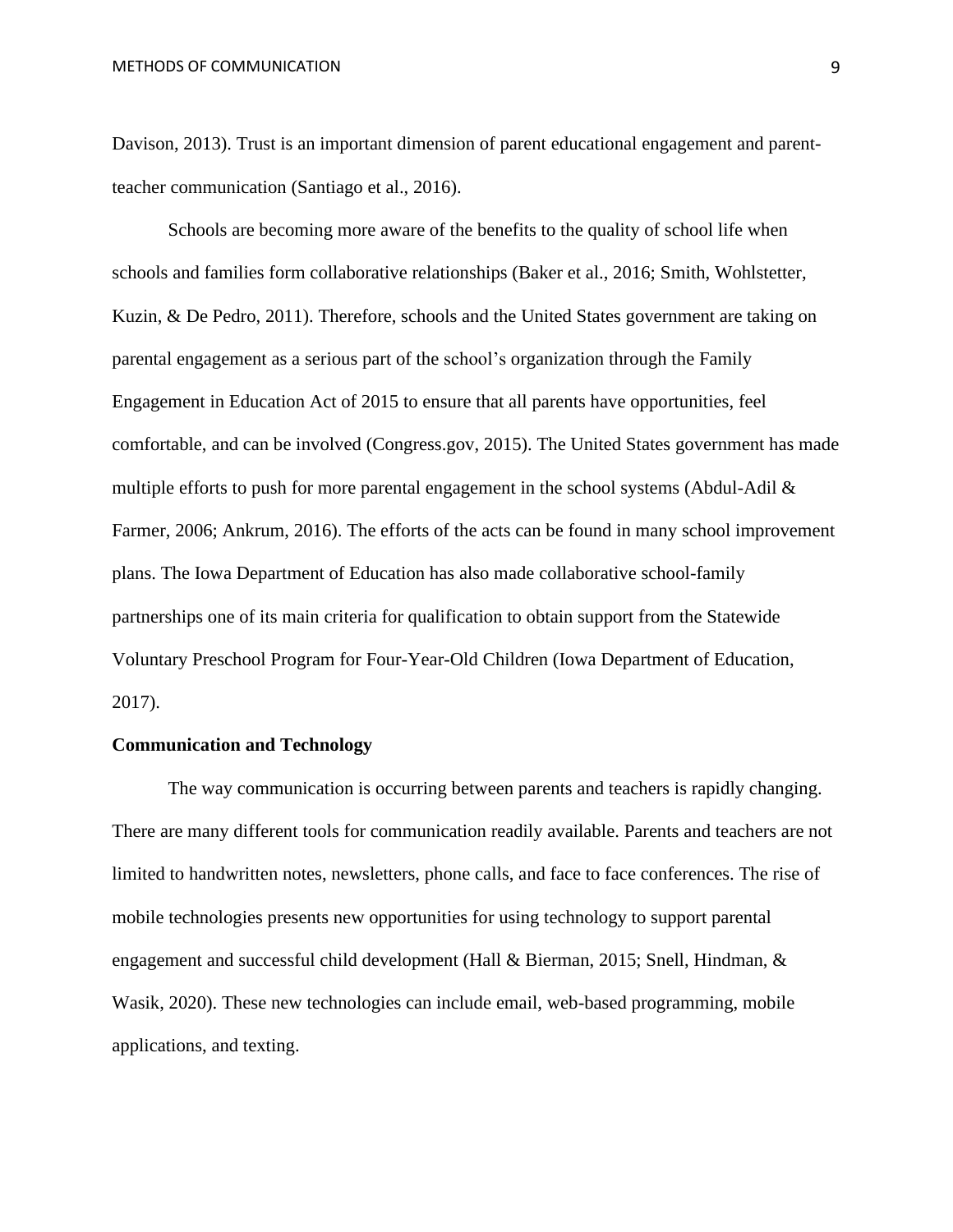Using forms of technology to help parents and teachers communicate is important to parental engagement success (Gauvreau & Sandall, 2017; Snell et al., 2020). According to the Pew Research Center (2019), 96% of Americans now own a cellphone of some kind. The share of Americans who own smartphones is now 81%. Along with mobile phones, Americans own a range of other information devices. Nearly three-quarters of U.S. adults' own desktop or laptop computers, while roughly half own tablet computers and e-reader devices (Pew Research Center, 2019). As a result, most parents are equipped to use technology to foster communication, and communication is a critical plank in the bridge that connects home and school (Snell et al., 2020).

"Sending and receiving text messages is the most prevalent form of communication for Americans younger than 50" (Newport, 2014, para. 2). These American prefer texting as a form of communication over phone calls and email, especially among those categorized as possessing low socioeconomic status. Texting between teachers and families as a form of communication has become increasingly practical since the vast creation of applications that enable educators to communicate with families privately (Gauvreau et al., 2019; Snell et al., 2018). With new technology, teachers and parents can text privately and securely without using their own cellular phone number. Texting has the potential to be a powerful parent-teacher communication tool to help foster positive parental engagement (Snell et al., 2018).

Parent engagement is imperative. Communication with parents is changing because of technology. It is important for schools to stay up-to-date and to modify the way they communicate with parents. That is why it is important for teachers to discern parents 'preferred methods of communication, and whether that differs based on socioeconomic status.

# **Methods**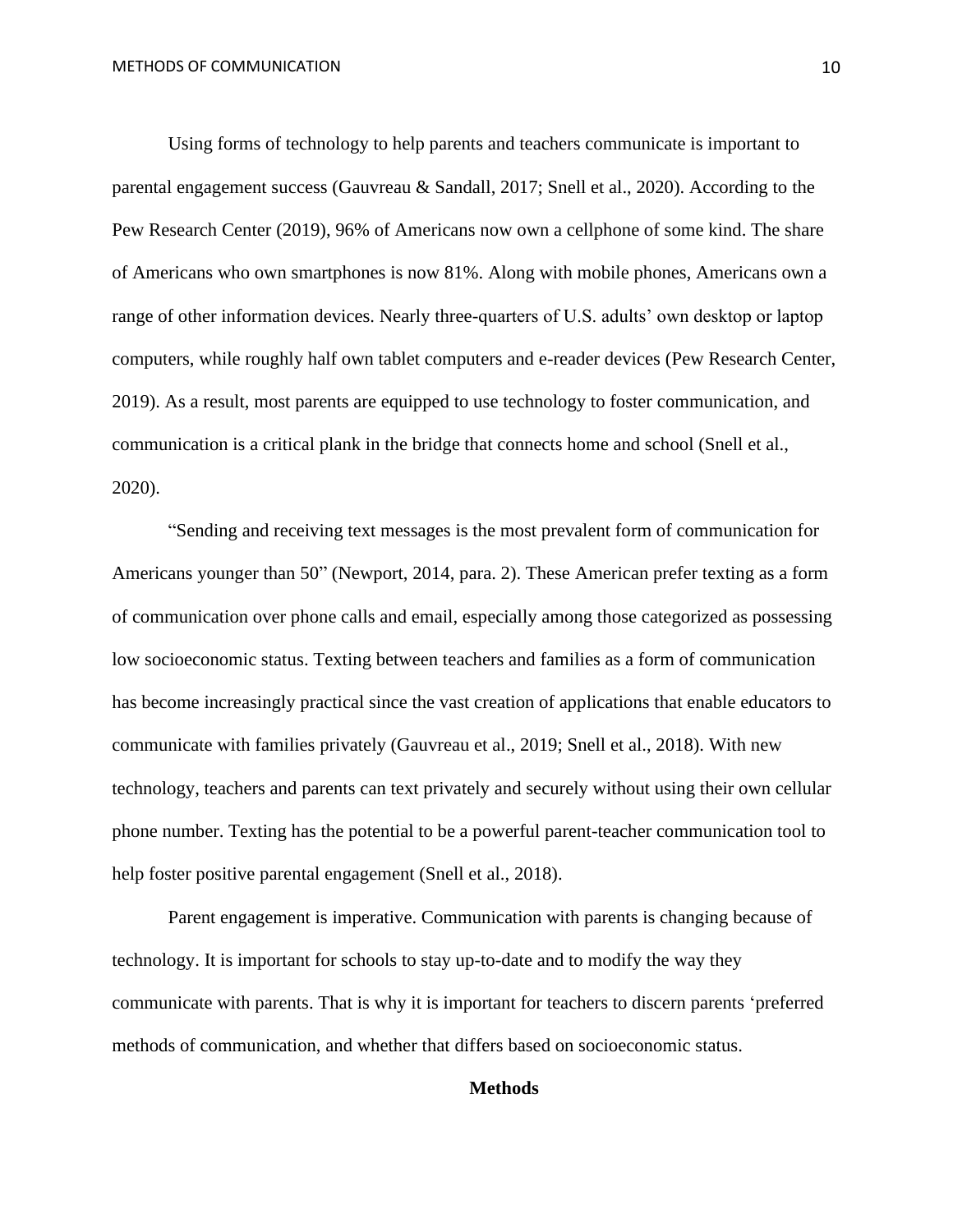This ex-post facto research will focus on parental engagement in the form of parentteacher communication. It will uncover which communication strategy parents preferred to utilize within a 4-year old preschool classroom at a research site in Iowa. It will also investigate if engagement with different communication strategies varied based on a family's socioeconomic status. By better understanding how parents prefer to communicate it will help the program determine which type of communication to increase in the hope of improving communication from parents.

#### **Participants**

Twelve parents sending their children to preschool in a small, rural school in Iowa participated in this research. The research site enrolls four-year-old children, and three-year-old children with individual education plans (IEPs). It is funded through the all-inclusive Statewide Voluntary Preschool Program for four-year-old children. The location of the research site is in a high poverty area (SchoolDigger, 2020). Many students in the school district are on free and reduced lunches due to their family's low income. The community's population is primarily Caucasian. Of the 12 families enrolled at the research site, 41.67% are considered low socioeconomic status, 8.33% are a minority race, and 25% are divorced.

Per Iowa Quality Preschool Program Standards (2017), it is the teacher's responsibility to establish and maintain collaborative relationships with each child's family to foster children's development in all settings. These relationships are sensitive to family composition, language, and culture. Therefore, quantitative data was collected by the researcher to gain a more in-depth understanding of how parents prefer to communicate with their child's teacher to engage in their child's learning.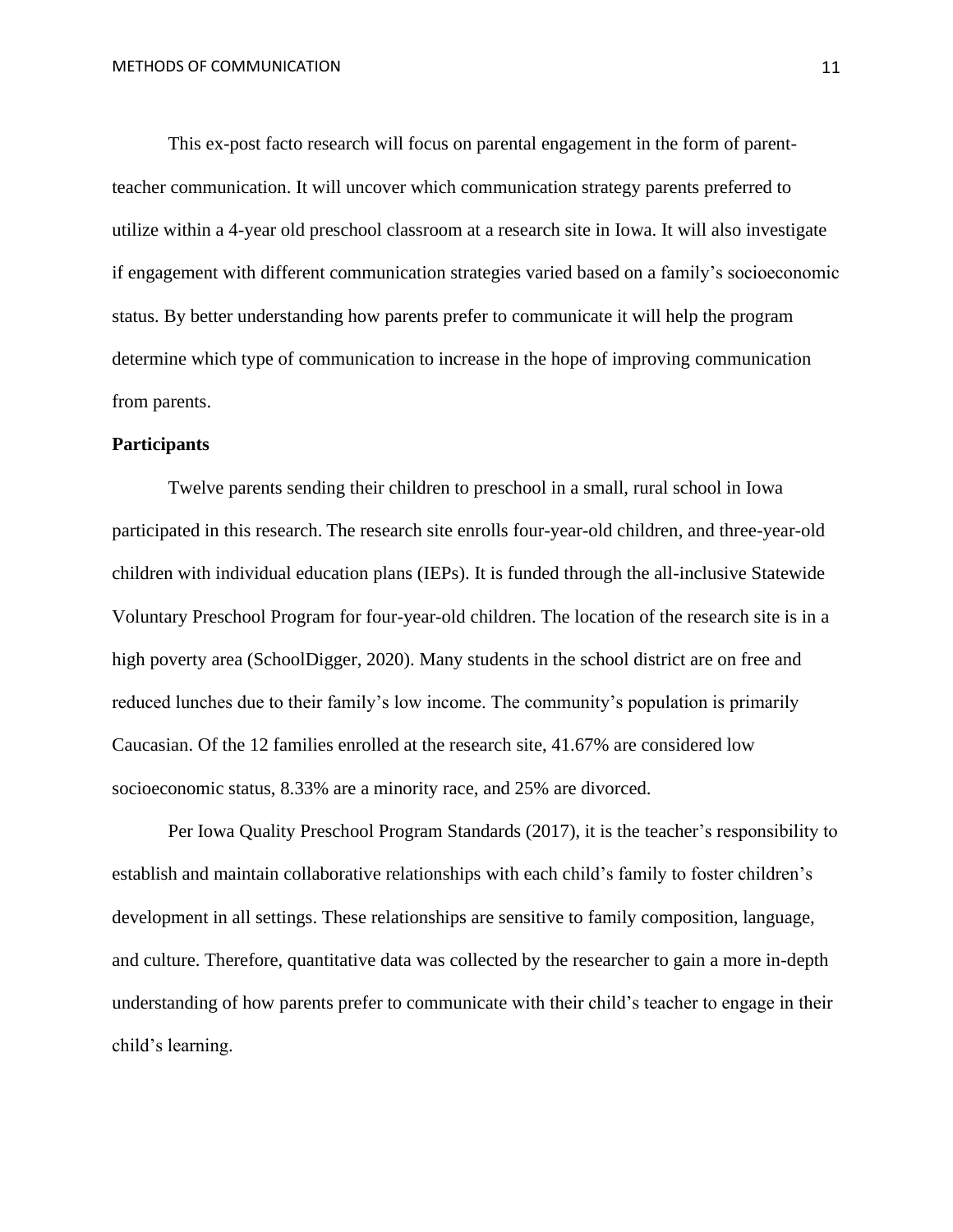The data was collected by the researcher with permission from the research site's administrator in the 2019-20 academic school year. The researcher received an exemption form from Northwestern College's Institutional Review Board (IRB) when conducting this research. The research conducted during the ex-post facto study was viewed as normal educational practice. Collecting data on parental communication is typical within the researcher's program. The researcher is mandated to provide parental communication data to the state of Iowa during their yearly audits to comply with Iowa Quality Preschool Program regulations. Also, the research is unlikely to adversely impact student learning. Therefore, Institutional Review Board approval was not needed.

However, the researcher did have to seek administration's approval to compare communication data to find a correlation between high and low socioeconomic families. When asked to the have access to this information the researcher was only given initials of the families that were considered low socioeconomic status. It was also agreed upon between the administration and researcher that the research could not use the school's name or students' names within their research. Last, all data collected needed to be returned to the administration upon completion of their study.

# **Data Collection**

In August of 2019, the researcher supplied parents with information on different options they could utilize when trying to communicate with their child's teacher. The given options included a weekend folder that would house handwritten communication, a list of important school phone numbers, a list of important school emails, and information on how to download the Remind application to a smartphone. After looking through preschool orientation paperwork, the researcher found that 100% of parents had a phone, and out of those phones, 100% had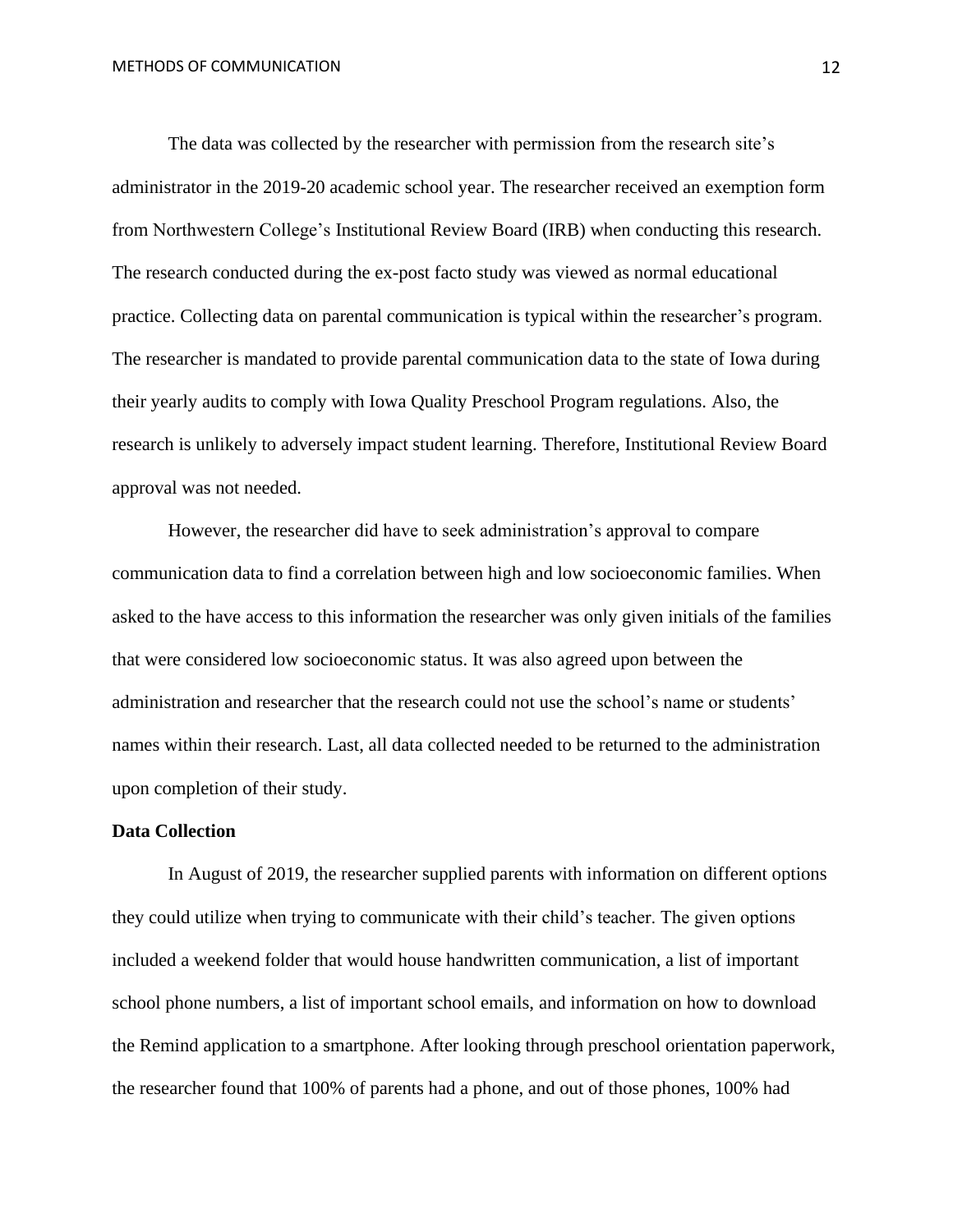smartphone capabilities. It was also found that 10 parents had an active email address. The researcher kept track of the main ways families chose to communicate by recording how many times emails, phone calls, handwritten notes, and texting through applications such as Remind, ClassDojo, and Facebook Messenger were sent by parents.

The variables analyzed throughout this research include the independent variables of parental communication and each family's socioeconomic status. The dependent variable was the preferred use of platforms to communicate with their child's teacher. The researcher kept track of the main ways families chose to communicate most frequently by recording how many times emails, phone calls, handwritten notes, and texting through applications such as Remind, ClassDojo, and Facebook Messenger were sent by parents. The researcher then created four recording sheets to keep a tally on how often parents used these platforms to communicate with the teacher to engage in their child's education. At the end of the year the recordings were put into a Microsoft Excel spreadsheet to keep an organized record of how parents preferred to contact the teacher. The Microsoft Excel spreadsheet organized the data by labeling each family's name in the rows, and the types of communication in the columns. This information was then transferred into the SPSS data software program to analyze the data.

### **Results**

#### Table 1

| Device      | Low SES | High SES | Total |
|-------------|---------|----------|-------|
| Emails      |         |          | 34    |
| Phone Calls |         |          |       |

*Summary of Parental Contacts Via Device*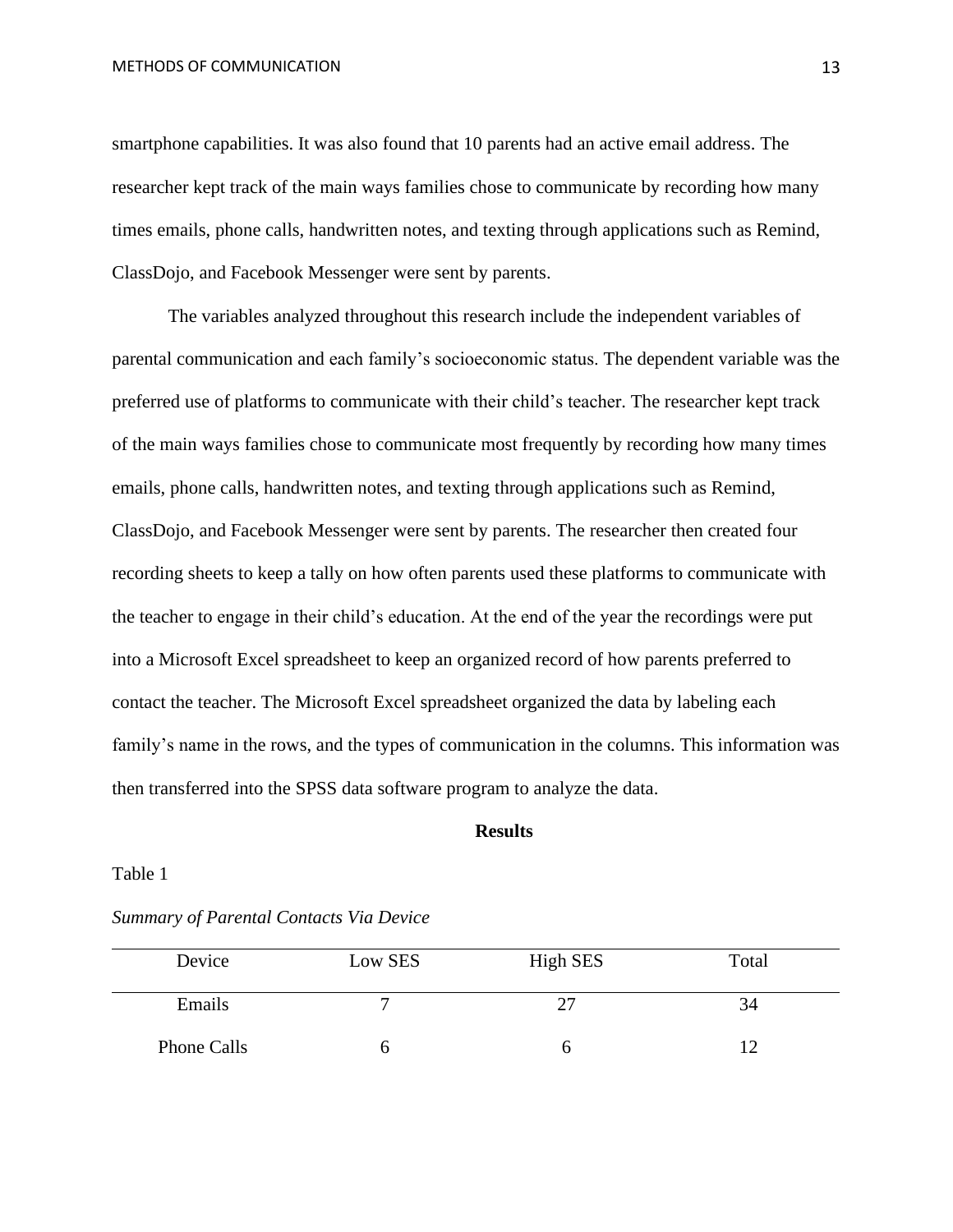| <b>Handwritten Notes</b> |     |       |       |
|--------------------------|-----|-------|-------|
| <b>Text Messages</b>     | 611 | 1,046 | 1,657 |

The study sought to answer the following research question: What are preschool parents' preferred methods to utilize when communicating with their child's teacher? The frequencies by which parents from both socioeconomic groups used each method are presented in Table 1. A Friedman Test was conducted to determine if one communication device was preferred by families over the others. This test was chosen because it is a nonparametric test analogous to a standard one-way repeated-measures analysis of variance (Howell, 2014, pp. 538-542). The Friedman Test was conducted using frequency of emails, phone calls, handwritten notes, and texting through applications. The Friedman Test showed there was a statistically significant difference in the number of communications sent by parents depending on which type of communication strategy used,  $X^2(3) = 22.15$ , p < .001.

A Wilcoxon Signed-Rank Test was then conducted to determine where the significant difference existed (Howell, 2014, pp. 531-536). A Bonferroni adjustment was used to control for Type 1 error. The Wilcoxon Signed- Rank Test indicated that parents did not significantly engage with emails over phone calls when communicating with the teacher *(Z = -1.55, p = .122).* The median number of emails sent was 3.00 and the median number of phone calls made was 0.00. Parents did not significantly engage with emails over handwritten notes when communicating with the teacher  $(Z = -2.32, p = .020)$ . The median number of emails sent was 3.00 and the median number of handwritten notes made was 0.00. Last, parents did not significantly engage with phone calls over handwritten notes when communicating with the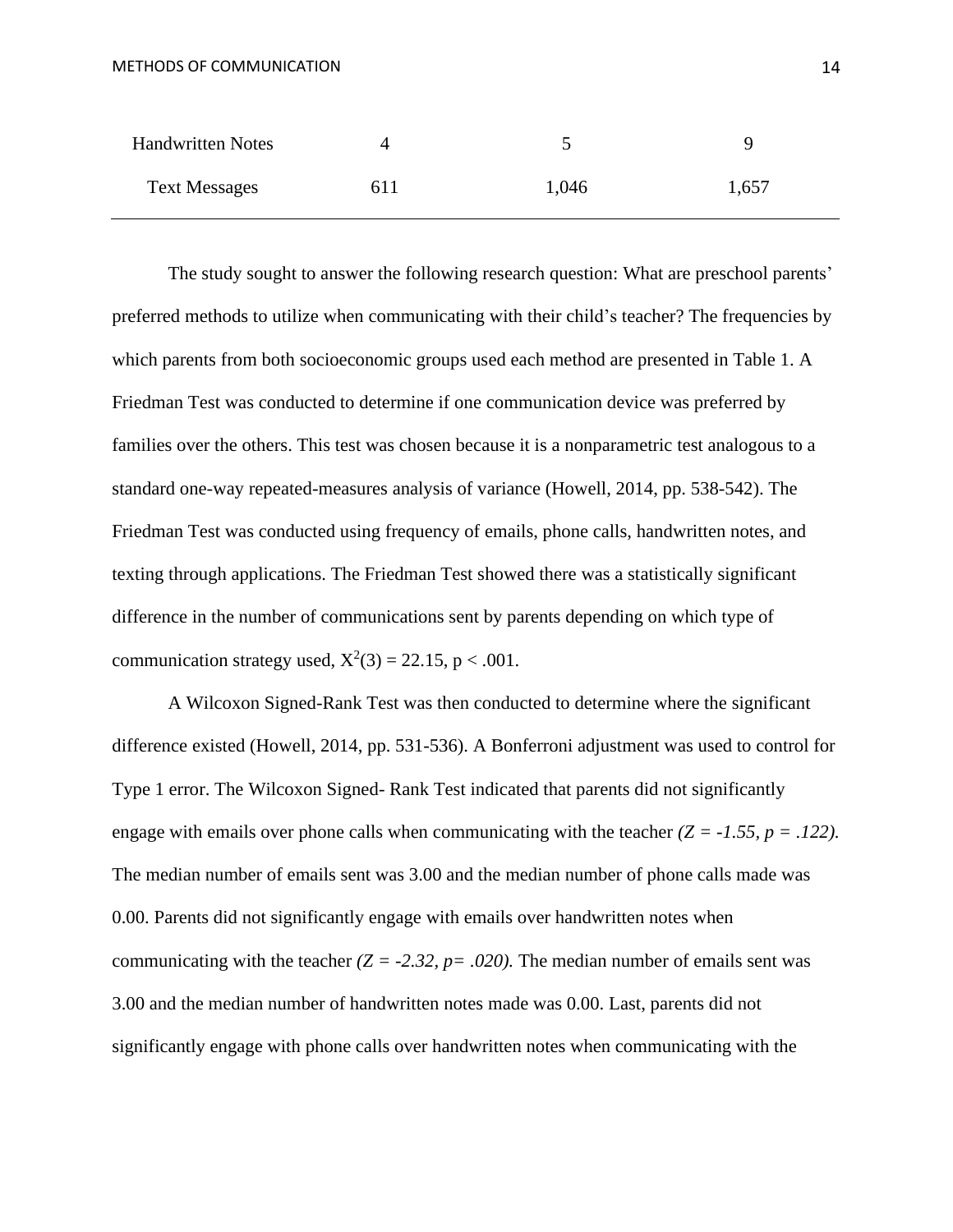teacher  $(Z = -0.412, p = 0.680)$ . The median number of phone calls made was 0.00 and the median number of handwritten notes made was 0.00.

However, the Wilcoxon Signed-Rank Test indicated that parents did significantly engage more with text messaging applications over emails when communicating with the teacher *(Z = - 2.934, p = .003).* The median number of text messages sent was 102.50 and the median number of emails sent was 3.00. Parents did significantly engage more with text messaging applications over phones calls when communicating with the teacher  $(Z = -2.93, p = .003)$ . The median number of text messages sent was 102.50 and the median number of phone calls made was 0.00. Last, parents did significantly engage more with texting applications over handwritten notes when communicating with the teacher  $(Z = -2.98, p = .003)$ . The median number of text messages sent was 102.50 and the median number of handwritten notes made was 0.00. Therefore, texting through applications was parents' preferred method to use when communicating with their child's teacher.

Does communication with different communication strategies differ based on the family's socioeconomic status? A Mann-Whitney *U* test was conducted to determine if engagement with different communication strategies differed based on the family's socioeconomic status. This test was chosen because it is a nonparametric test for comparing the central tendency of two independent variables with non-normal distributions (Howell, 2014, pp. 524-531). The Mann-Whitney *U* test was conducted using socioeconomic category (high SES or low SES) as the grouping variable. The four dependent variables were the number of emails, phone calls, handwritten notes, or texting application messages received from parents.

The average number of emails (Mann-Whitney  $U = 27.00$ ,  $p = .149$ ), phone calls (Mann-Whitney  $U = 18.00$ ,  $p = 1.00$ ), handwritten notes (Mann-Whitney  $U = 14.00$ ,  $p = .639$ ), or texting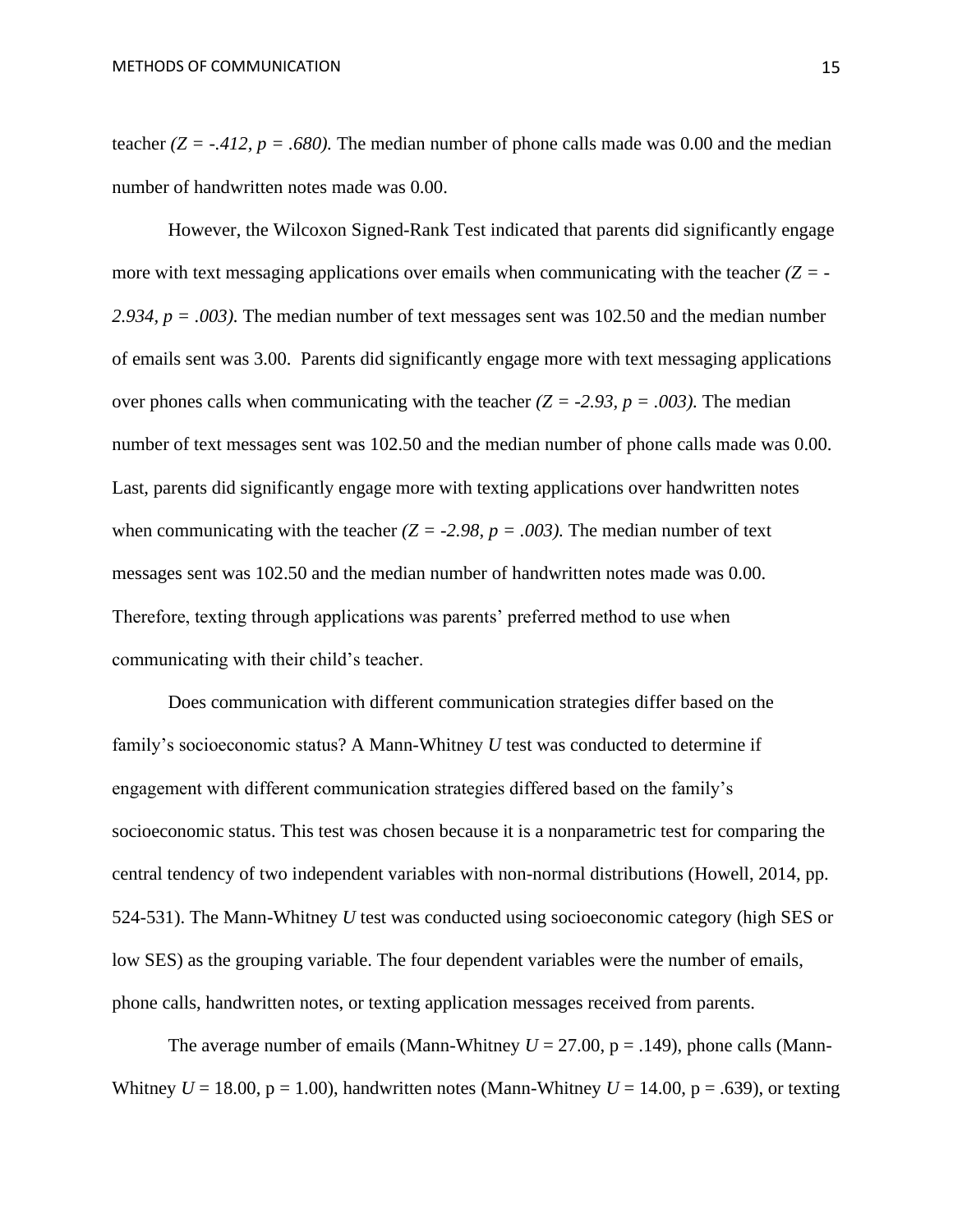through applications sent by parents (Mann-Whitney  $U = 20.000$ ,  $p = .755$ ) did not differ based on socioeconomic status of the families. Therefore, regardless of socioeconomic status parents utilized each communication option at roughly the same frequency.

#### **Discussion**

# **Summary of Major Findings**

Based on the data collected during this study it can be concluded that texting through applications was parents' preferred method to use when communicating with their child's teacher. Parents preferred to utilize texting through an application with their child's teacher over emails, phone calls, and handwritten notes. Also, based on the data collected during this study it can be concluded that regardless of socioeconomic status parents utilized each communication option at roughly the same frequency. Socioeconomic status did not play a role in how often parents communicated with their child's teacher. The average number of emails, phone calls, handwritten notes, or texting through applications that were sent by parents did not differ based on socioeconomic status of the families.

# **Limitations of the Study**

There are some limitations that may affect the findings of this research. During the 2019- 20 school year the researcher's site closed on March  $16<sup>th</sup>$  until the end of the academic year in May due to the global pandemic, Coronavirus Disease (COVID-19). Through mandate of the state and the research site's administration, the researcher's program continued teaching via distance learning. All classroom lectures and teaching were conducted over the Internet via ClassDojo, without students needing to attend the program in person. Therefore, the primary way for parents to communicate with their child's classroom teacher during those three months was through texting applications or email. Another limitation could be during distance learning it was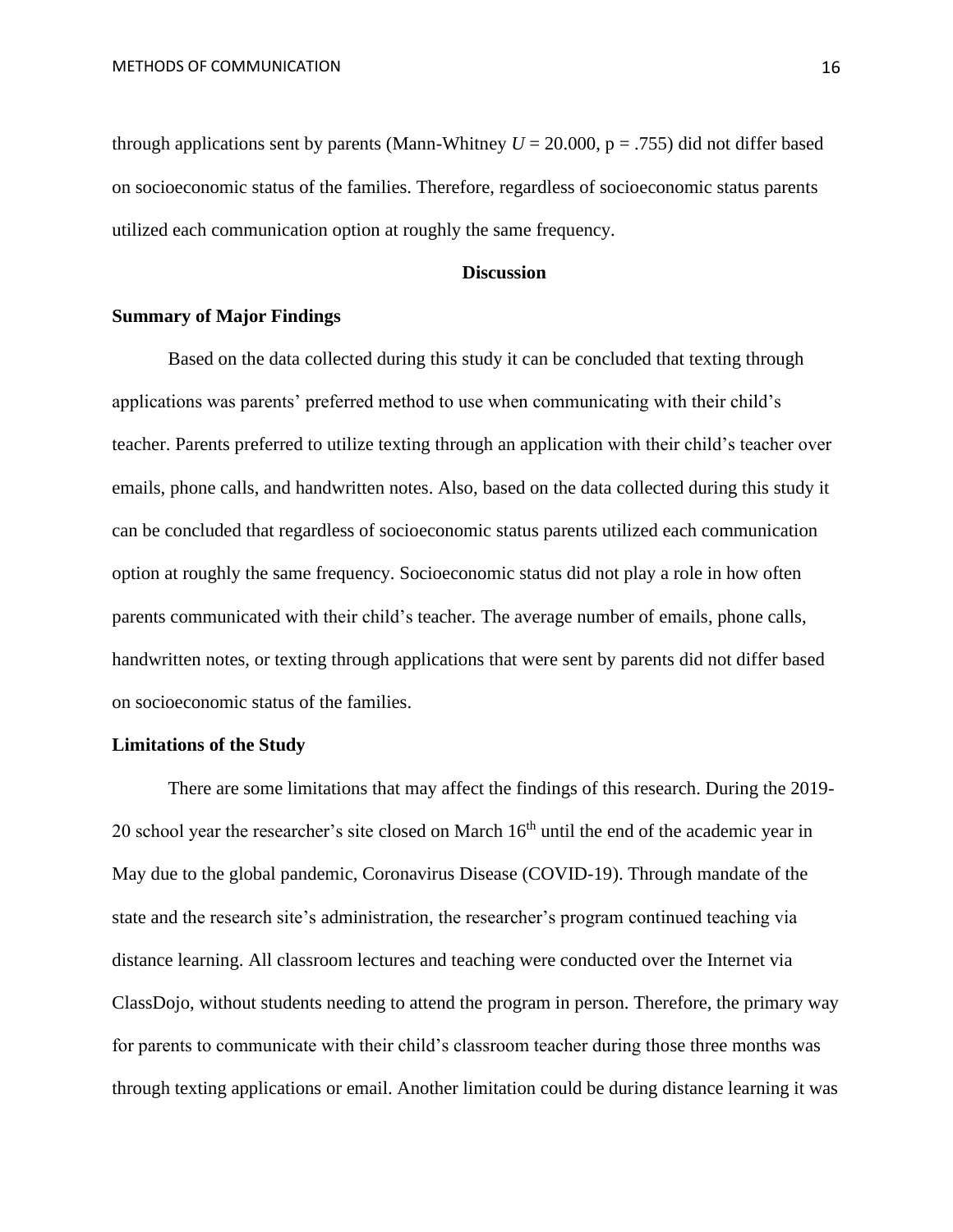not made mandatory for students to attend. As a result of this, some families opted to engage in their child's distance learning less or not at all. Therefore, some family's communication decreased over the course of three months or ended completely. Another limitation could be the small sample size that the data was taken from. A class of 12 students is rather small. A small sample size can skew results, which in return can decreases the power of the study.

# **Further Research**

To further this research, the researcher could incorporate both 4-year-old programs running at the research site to increase the sample size. This would give the researcher more families to study and would in return result in more data to analyze. This information could then assist the researcher to determine if the program meets Standard 7 of the Iowa Quality Preschool Program Standards with fidelity. It could also aid in updating paperwork and gathering information used at preschool orientation, home visits, and fall registration. Most importantly it could help change the way the research site would communicate with families in the future. With newfound data the research site could potentially use texting applications as their primary way to communicate with parents.

# **Conclusion**

What are preschool parents' preferred method to utilize when communicating with their child's teacher? The findings in this study show that parents significantly communicated more through texting applications. The researcher kept track of the main ways families chose to communicate most frequently by recording how many times emails, phone calls, handwritten notes, and texting through applications such as Remind, ClassDojo, and Facebook Messenger were sent by parents. A Friedman Test was conducted to determine if one communication device was preferred by families over the others. The Friedman Test showed there was a statistically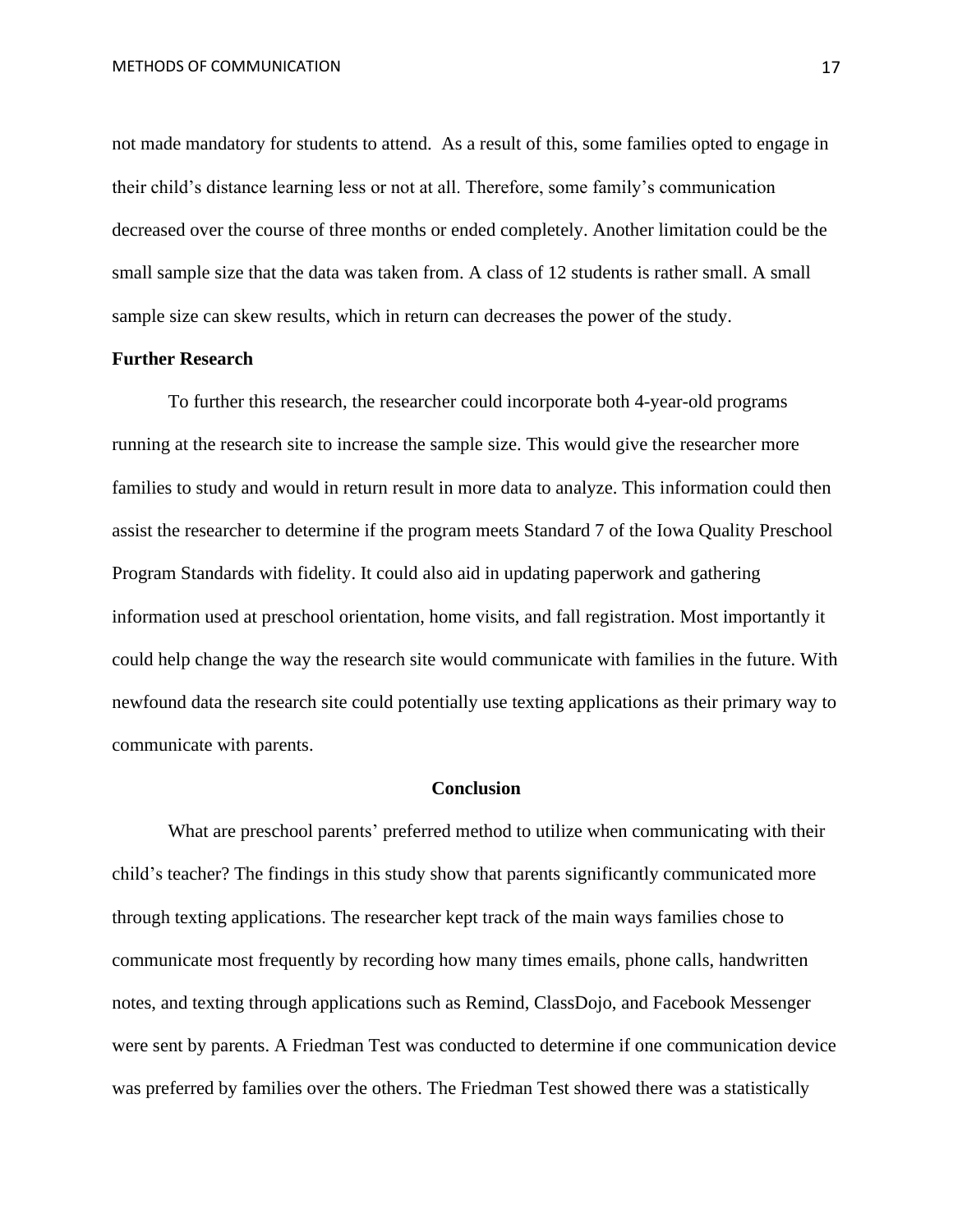significant difference in the number of communications sent by parents depending on which type of communication strategy used. This led the research to conduct a Wilcoxon Signed-Rank Test to determine where the significant difference existed. The significate differences existed in the amount of the median number of text messages sent.

Does communication with different communication strategies differ based on a family's socioeconomic status? The findings in this study show that the average number of emails, phone calls, handwritten notes, or texting through applications sent by parents did not differ based on socioeconomic status of the families. The researcher kept track of the main ways families chose to communicate most frequently by recording how many times emails, phone calls, handwritten notes, and texting through applications such as Remind, ClassDojo, and Facebook Messenger were sent by parents. A Mann-Whitney *U* test was conducted to determine if engagement with different communication strategies differed based on the family's socioeconomic status. The Mann-Whitney *U* showed regardless of socioeconomic status parents utilized each communication option at roughly the same frequency.

This study supports prior research that indicates the way parents and teachers are communicating has changed. Communication is key to establishing and maintaining positive partnerships with parents. Texting in the form of applications is at the forefront in ways of how parents prefer to communicate with teachers. The findings in this research could help change the way the research site can keep a positive parent-teacher partnership and communicate with families in the future.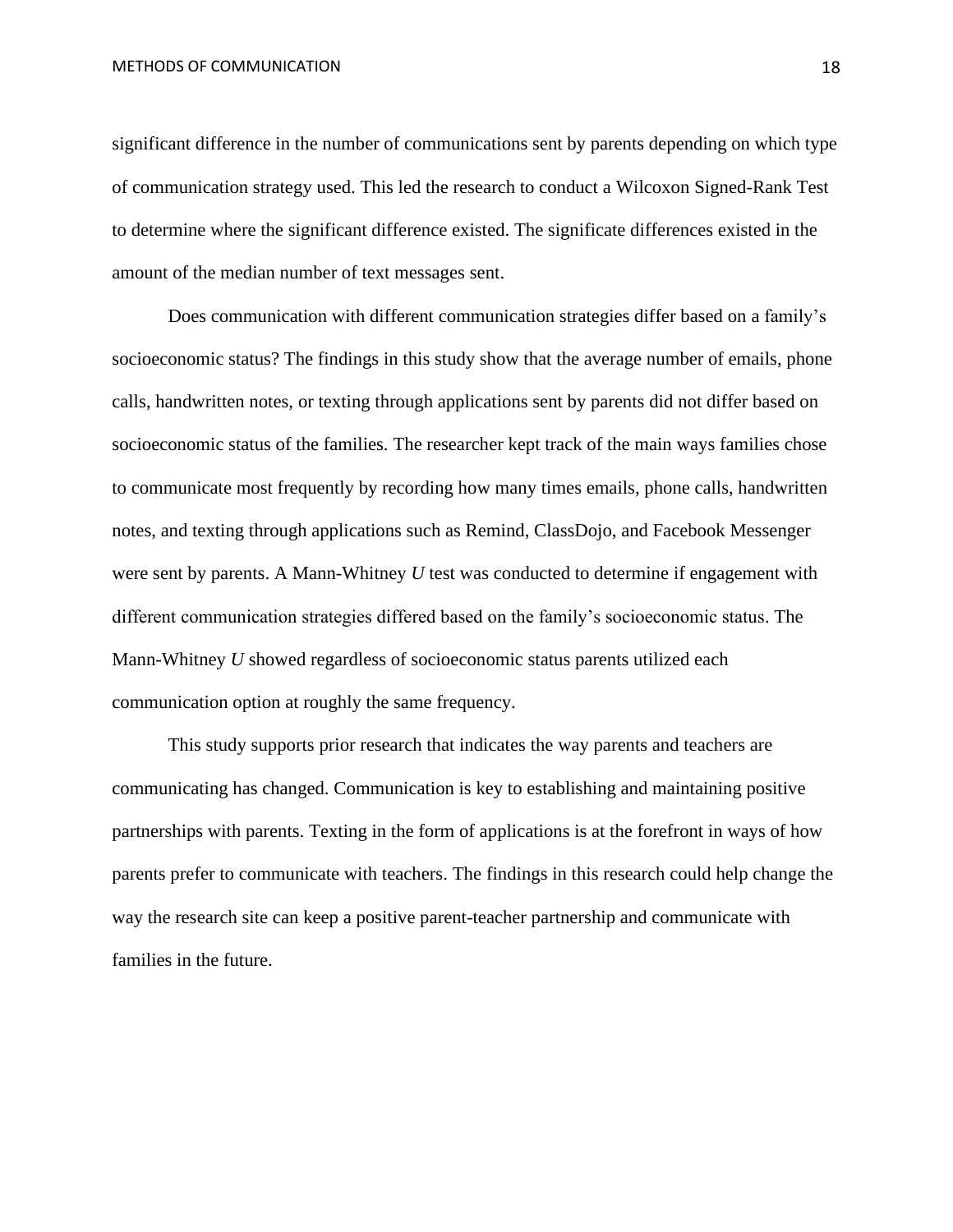#### **References**

- Ankrum, R. J. (2016). Socioeconomic status and its effect on teacher/parental communication I schools. *Journal of Education and Learning*, 5(1). Retrieved from <https://files.eric.ed.gov/fulltext/EJ1097805.pdf>
- Baker, T. L., Kelly, G., Skiba, R. J., & Wise, J. (2016). Identifying barriers: creating solutions to improve family engagement. *School Community Journal*, 26(2), 161, 163-184.

Congress.gov. (2015, March 2). Congress.gov. Retrieved August 2, 2020, from [https://www.congress.gov/bill/114th-congress/house](https://www.congress.gov/bill/114th-congress/house-bill/1194?s=1&r=33#:~:text=Introduced%20in%20House%20(03%2F02%2F2015)&text=Amends%20title%20I%20(Improving%20the,reserve%20school%20improvement%20funds%20to%3A&text=develop%20and%20implement%20a%20statewide%20family%20engagement%20in%20education%20plan.) [bill/1194?s=1&r=33#:~:text=Introduced%20in%20House%20\(03%2F02%2F2015\)&te](https://www.congress.gov/bill/114th-congress/house-bill/1194?s=1&r=33#:~:text=Introduced%20in%20House%20(03%2F02%2F2015)&text=Amends%20title%20I%20(Improving%20the,reserve%20school%20improvement%20funds%20to%3A&text=develop%20and%20implement%20a%20statewide%20family%20engagement%20in%20education%20plan.) [=Amends%20title%20I%20\(Improving%20the,reserve%20school%20improvement%20](https://www.congress.gov/bill/114th-congress/house-bill/1194?s=1&r=33#:~:text=Introduced%20in%20House%20(03%2F02%2F2015)&text=Amends%20title%20I%20(Improving%20the,reserve%20school%20improvement%20funds%20to%3A&text=develop%20and%20implement%20a%20statewide%20family%20engagement%20in%20education%20plan.) [unds%20to%3A&text=develop%20and%20implement%20a%20statewide%20family%](https://www.congress.gov/bill/114th-congress/house-bill/1194?s=1&r=33#:~:text=Introduced%20in%20House%20(03%2F02%2F2015)&text=Amends%20title%20I%20(Improving%20the,reserve%20school%20improvement%20funds%20to%3A&text=develop%20and%20implement%20a%20statewide%20family%20engagement%20in%20education%20plan.) [0engagement%20in%20education%20plan.](https://www.congress.gov/bill/114th-congress/house-bill/1194?s=1&r=33#:~:text=Introduced%20in%20House%20(03%2F02%2F2015)&text=Amends%20title%20I%20(Improving%20the,reserve%20school%20improvement%20funds%20to%3A&text=develop%20and%20implement%20a%20statewide%20family%20engagement%20in%20education%20plan.)

- Dearing, E., Kreider, H., Simkins, S., & Weiss H. B. (2006). Family involvement in school and low-income Children's literacy: longitudinal association between and within families. *Journal of Educational Psychology*, 98(4), 653-644. Retrieved from <http://llss590fall2011.pbworks.com/w/file/fetch/45022608/Family%20involvement.pdf>
- Fantuzzo, J., McWayne, C., Perry, M., & Childs, S. (2004). Multiple dimensions of family involvement and their relations to behavioral and learning competencies for urban, low income children. *School Psychology Review*, 33 (4), 467-480. Retrieved from [http://repository.upenn.edu/gse\\_pubs/438](http://repository.upenn.edu/gse_pubs/438)
- Froiland, J. M. & Davis, M. L. (2013). Parental expectations and school relationships as contributors to adolescents' positive outcomes. *Social Psychology of Education*, 17(1).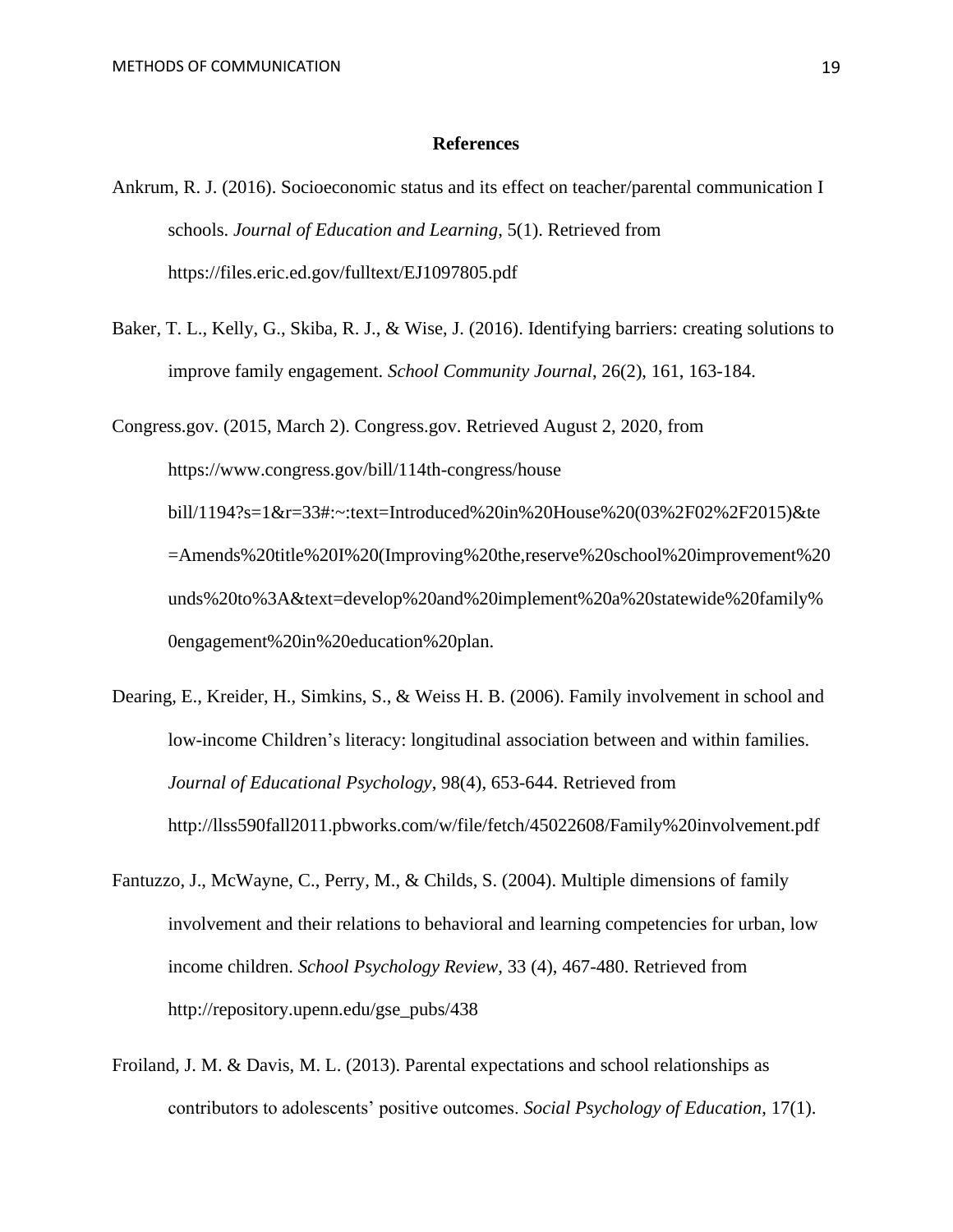- Gross, D., Bettencourt, A. F., Taylor, K., Lucine, F., & Bower, K. (2020). What is parent engagement in early learning? Depends who you ask. *Journal of Child and Family Studies*, 29(3), 747-760.
- Gauvreau, A. N., & Sandall, S. R. (2019). Using mobile technologies to communicate with parents and caregivers. *Division for Early Childhood*, 22(3).
- Hall, C. M., & Bierman, K. L. (2015). Technology-assisted interventions for parents of young children: emerging practices, current research, and future directions. Retrieved from <https://www.ncbi.nlm.nih.gov/pmc/articles/PMC5074684/>
- Howell, D. C. (2014). Fundamental statistics for the behavioral sciences ( $8<sup>th</sup>$  ed.). Belmont, CA: Wadsworth, Cengage Learning.
- Hoover-Dempsey, K. V., Whitaker, M. C., & Ice, C. L. (2010). Motivation and commitment to family-school partnerships. Handbook of School-Family Partnerships (pp 30-60)*.* New York, NY: Routledge.<https://books.google.com/>
- Iowa Department of Education. (2017). Iowa quality preschool standards and criteria. Retrieved from [https://educateiowa.gov/sites/files/ed/documents/IQPPSandCriteria2017withformn](https://educateiowa.gov/sites/files/ed/documents/IQPPSandCriteria2017withformn%09mbeng.pdf) [mbeng.pdf](https://educateiowa.gov/sites/files/ed/documents/IQPPSandCriteria2017withformn%09mbeng.pdf)
- Jeynes, W. H. (2003). A meta-analysis: the effects of parental involvement on minority children's academic achievement. *Education and Urban Society*. 35(2).
- Jeynes, W. H. (2005). A meta-analysis of the relation of parental involvement to urban elementary school students. *Urban Education*. 40(3).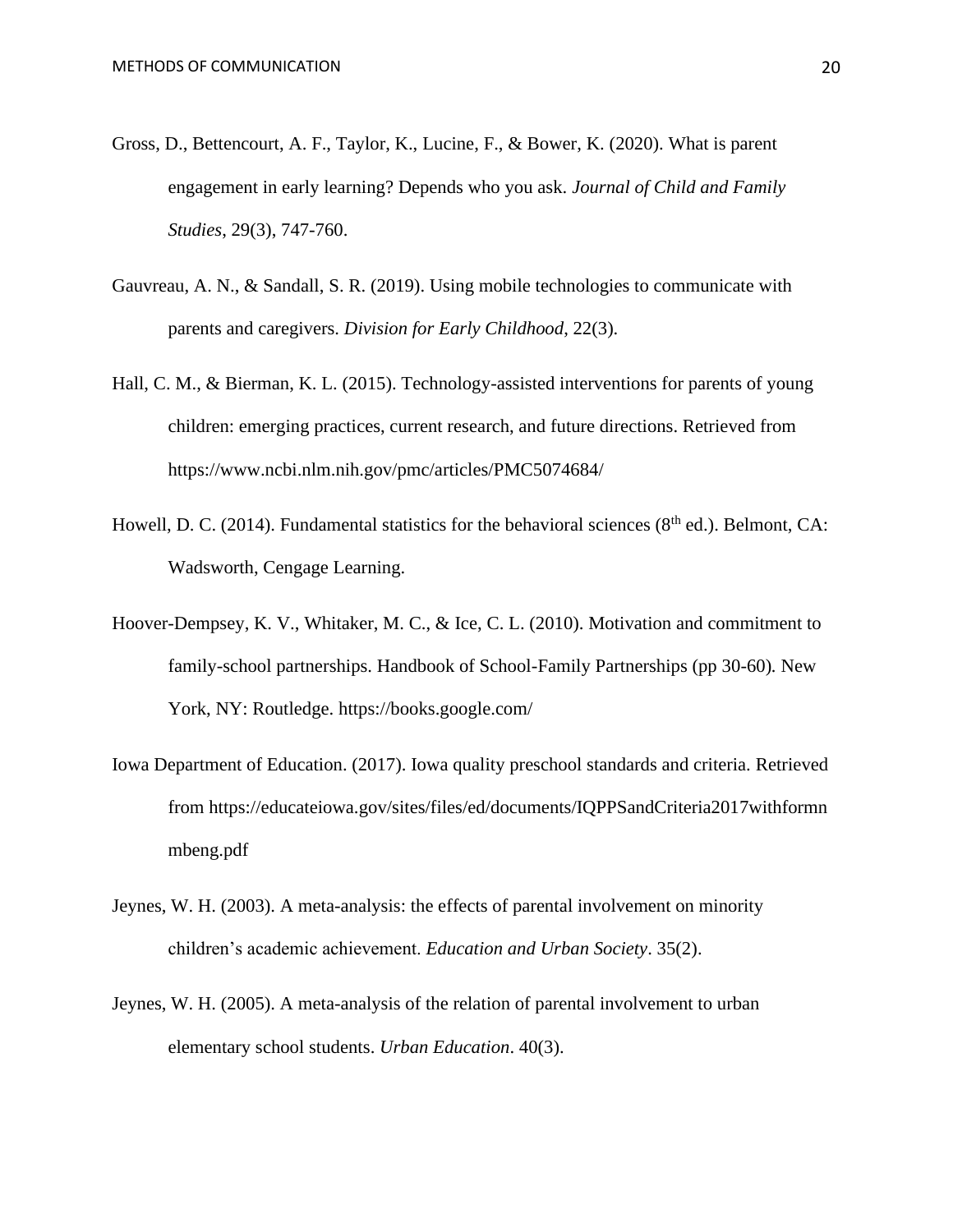- Jeynes, W. H. (2007). The relationship between parental involvement and urban secondary school student academic achievement: A meta-analysis. *Urban Education*. 42(1).
- Lawson M. A., & Alameda-Lawson, T. (2012). A case study of school-linked, collective parent engagement. *American Education Research Journal*, 49(4).
- Machen, S. M., Wilson, J. D., & Notar, C. E. (2005). Parental involvement in the classroom. *Journal of Instructional Psychology*. 32(1).
- Newport, F. (2014, November 10). The new era of communication among americans. Gallup Poll. Retrieved from http:// [www.gallup.com/poll/179288/new-era-communication](http://www.gallup.com/poll/179288/new-era-communication) americans.aspx OECD.
- Nokali, N. E., Bachman, H. J., & Votruba-Drzal, E. (2010). Parent involvement and children's academic and social development in elementary school. *Child Development*, 81(3), 988 1005. Retrieved from<https://www.ncbi.nlm.nih.gov/pmc/articles/PMC2973328/>
- Pew Research Center Internet and Technology. (2019). Mobile fact sheet. Retrieved from <https://www.pewresearch.org/internet/fact-sheet/mobile/>
- Powell, D. R., Son, S. H., File, N., & San Juan, R. R. (2010). Parent school relationships and children's academic and social outcomes in public school pre-kindergarten. *Journal of School Psychology*, 48(4), 269–292. Retrieved from [https://www.researchgate.net/publication/45100765\\_Parent](https://www.researchgate.net/publication/45100765_Parent%09school_relationships_and_children) [school\\_relationships\\_and\\_children's\\_academic\\_and\\_social\\_outcomes\\_in\\_public\\_school](https://www.researchgate.net/publication/45100765_Parent%09school_relationships_and_children) [pre-kindergarten](https://www.researchgate.net/publication/45100765_Parent%09school_relationships_and_children)